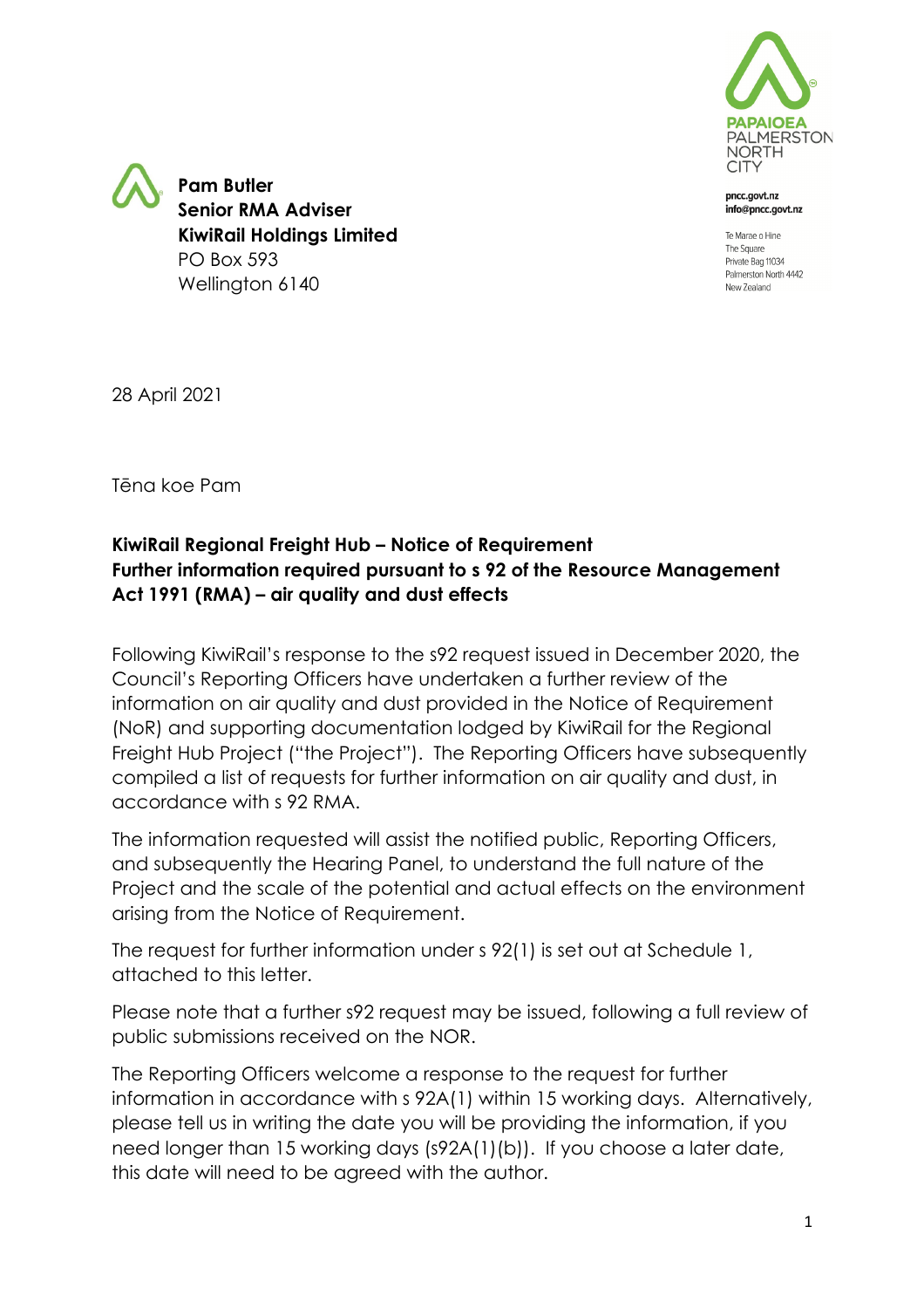I acknowledge that you have the right to refuse to provide this information under s92A(1)(c). Please inform us in writing within 15 working days of the receipt of this letter, if you do not intend to provide the information requested, or if you wish to agree a later date for provision of the requested information.

If you have any questions about this letter, or would like to discuss it in more detail, please contact Anita Copplestone at anita@kahuenviro.co.nz.

Yours sincerely

 $\mu$ 

**Anita Copplestone S42A Reporting Planner for the KiwiRail Regional Freight Hub Notice of Requirement** PALMERSTON NORTH CITY COUNCIL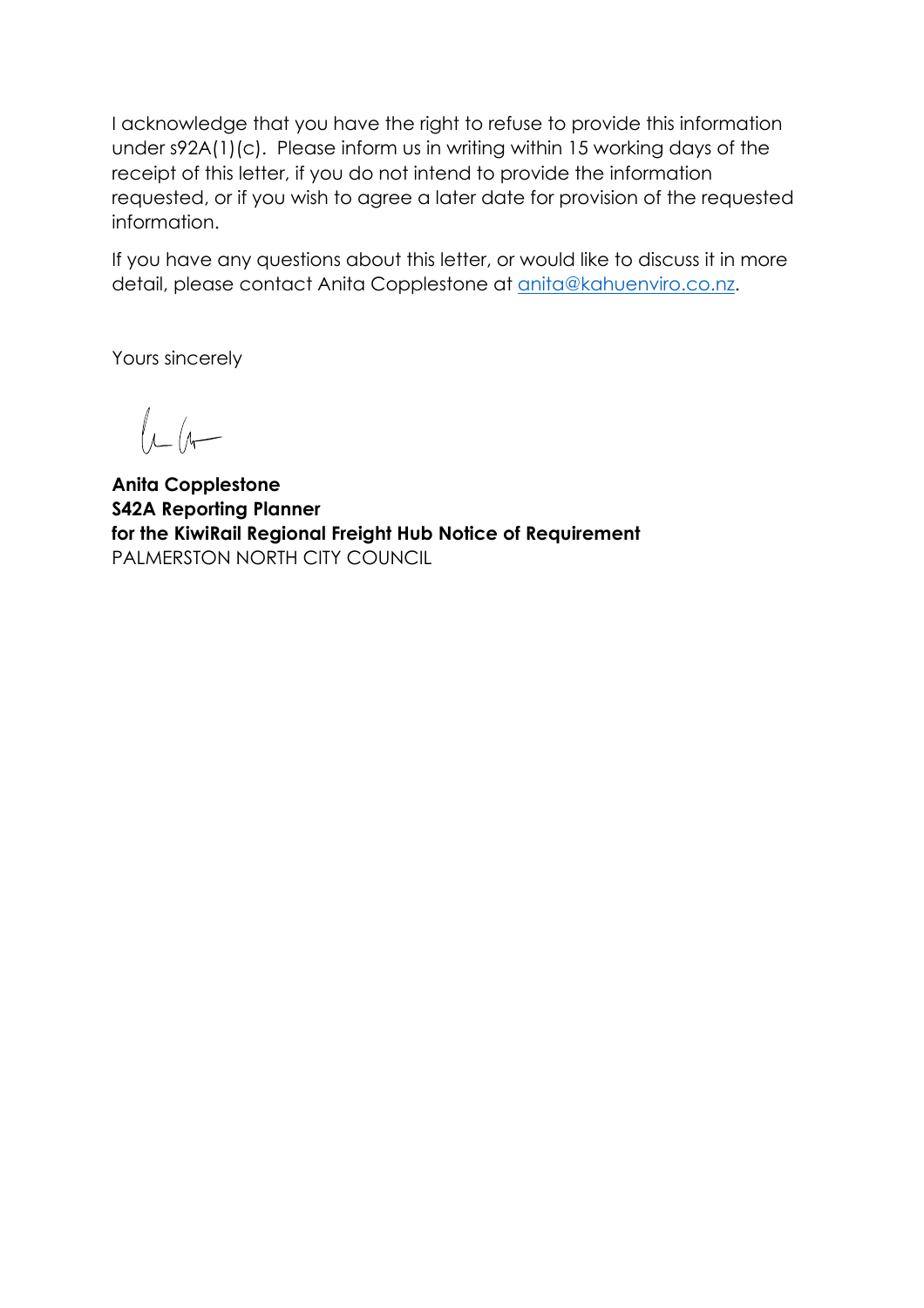# **Schedule 1**

## **Dust and Air quality effects**

### **1.1 Requirement for regional consents**

- *1. Please advise whether or not the proposed Freight Hub will be an 'industrial or trade premises' for the purposes of s 15 of the RMA?*
- *2. Stantec indicates that KiwiRail will comply with the air quality requirements of the regional council, or will obtain resource consents. Please provide information on what air quality requirements from the regional council KiwiRail will seek to comply with. Please also advise what activities could require regional consents for air discharges, and what the activity status of these activities would be under the One Plan.*

#### **1.2 Construction effects**

- *3. Please provide an assessment of the potential effects on air quality from the construction works. This should include but not be limited to:*
	- *a) A description of the activities that will give rise to dust e.g. earthworks (cut & fill, bund construction) & vehicle movements. Include approximate location, scale and construction schedule for major earthworks in as much detail as is known or can be assumed.*
	- *b) A discussion of the relevant air quality assessment criteria.*
	- *c) A description of the receiving environment, locations of sensitive receptors, (principally dwellings and including distances relative to construction activities), identification of dwellings with roof water collection and evaluation of the risk to roof water supplies.*
	- *d) A FIDOL<sup>1</sup> assessment to identify the relative risks of dust discharges to result in adverse effects.*
	- *e) Recommendations for specific mitigation measures to address the potential adverse effects of dust to ensure effects are acceptable, including monitoring if appropriate.*



<sup>1</sup> Frequency, intensity, duration, offensiveness and location